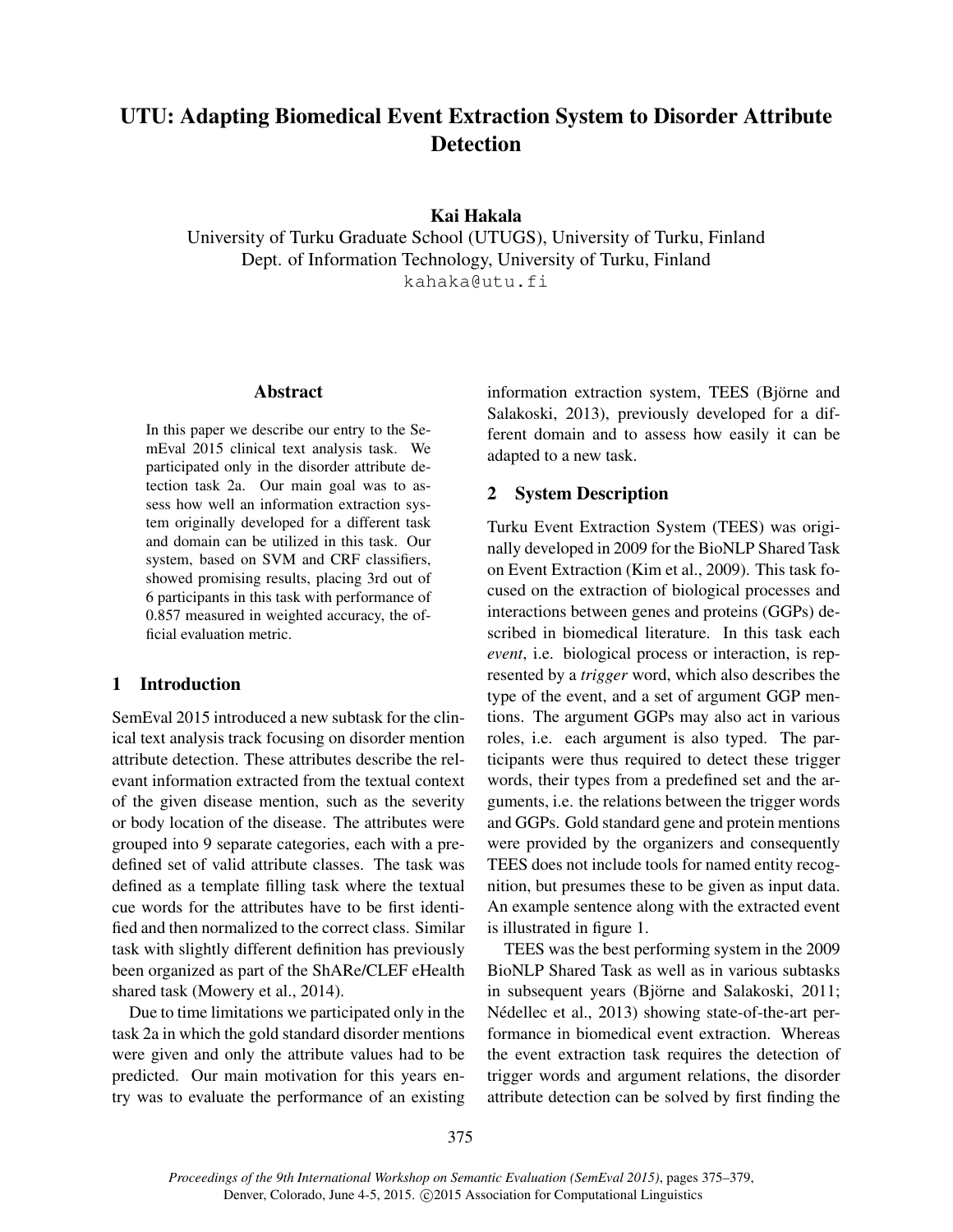

Figure 1: Visualization of an extracted event. In BioNLP Shared Task on Event Extraction the GGP mentions are given and the participants are asked to detect the trigger words, here *activates* and *phosphorylation*, as well as the relation between these entities.

cue words and then relating them to the correct disease mentions, making TEES applicable also for this task.

#### 2.1 Cue Word and Relation Detection

TEES consists of two main processing stages. The first step, called trigger detection, resembles common NER classification task, and classifies each token in the text to either negative class or one of the positive classes, i.e. the predefined trigger types. In this task the trigger detector is used to detect the attribute cue words and their classes.

The second step detects relations between the known named entities and trigger words. This is implemented by generating all plausible entity pairs in a sentence in which case the task becomes a simple classification problem: each pair is classified to either negative class or a positive class resembling the type of the relation.

As trigger and relation detection tasks are both multiclass classification problems, they have been implemented with a multiclass SVM (Tsochantaridis et al.,  $2004$ ) using the SVM<sup>multiclass</sup> software, bundled with TEES. TEES generates a vast amount of classification features from the examined words as well as their context. The relation detection, in particular, relies heavily on syntactic dependencies.

The optimal value for C-parameter is selected independently for each step. However, the independently optimized trigger detection model may not result in the optimal overall system. This is due to the fact that the relation detector is able to discard unwanted triggers, but cannot recover from low trigger detection recall. To overcome this issue, the recall of the trigger detector is artificially increased and the final verdict is made by the relation detector. The amount of overgeneration is selected by evaluating the overall performance of the system.

Whereas TEES relies on graph based data representation with textual entities and the relations between them, the disorder attribute detection task in SemEval 2015 is defined as a slot filling problem. The main issue in the conversion between these two formats is that the default normalization slot values with the corresponding cue defined as *null* cannot be represented in TEES format. Due to this, the default value was decided to be the negative class. In this definition, our system is only aiming to predict the non-default values and if no cue word and a relation between the cue word and disorder entity can be found the default value is preserved. As the slot filling format defines different categories and predefined normalization classes inside these categories, whereas TEES uses a single class for each trigger, the category and normalization classes are concatenated into a single class. E.g. our system is not aware that cue word classes *SV slight* and *SV severe* are both normalization values of the severity category, but sees them as independent classes. The relations between cue words and disorder mentions are predicted to only exist or not, i.e. the relations are not typed.

## 2.2 Body Location Detection

In our evaluation on the development set, the performance of the TEES trigger detector was extremely poor for the body location attributes. This might be due to various reasons. Firstly, whereas the other attribute categories are rather closed sets of expressions, the body locations are named entities. Secondly, TEES does not use any features tailored for the clinical domain and thus generalizes poorly to body location mentions not seen on the training data, resulting in a high precision and low recall system.

As the first attempt to adapt TEES to this task and generalize better for the body locations, we included dictionary features for the trigger detection stage. The used dictionary was composed of the UMLS concepts included in the semantic categories "Body Part, Organ, or Organ Component", "Body Loca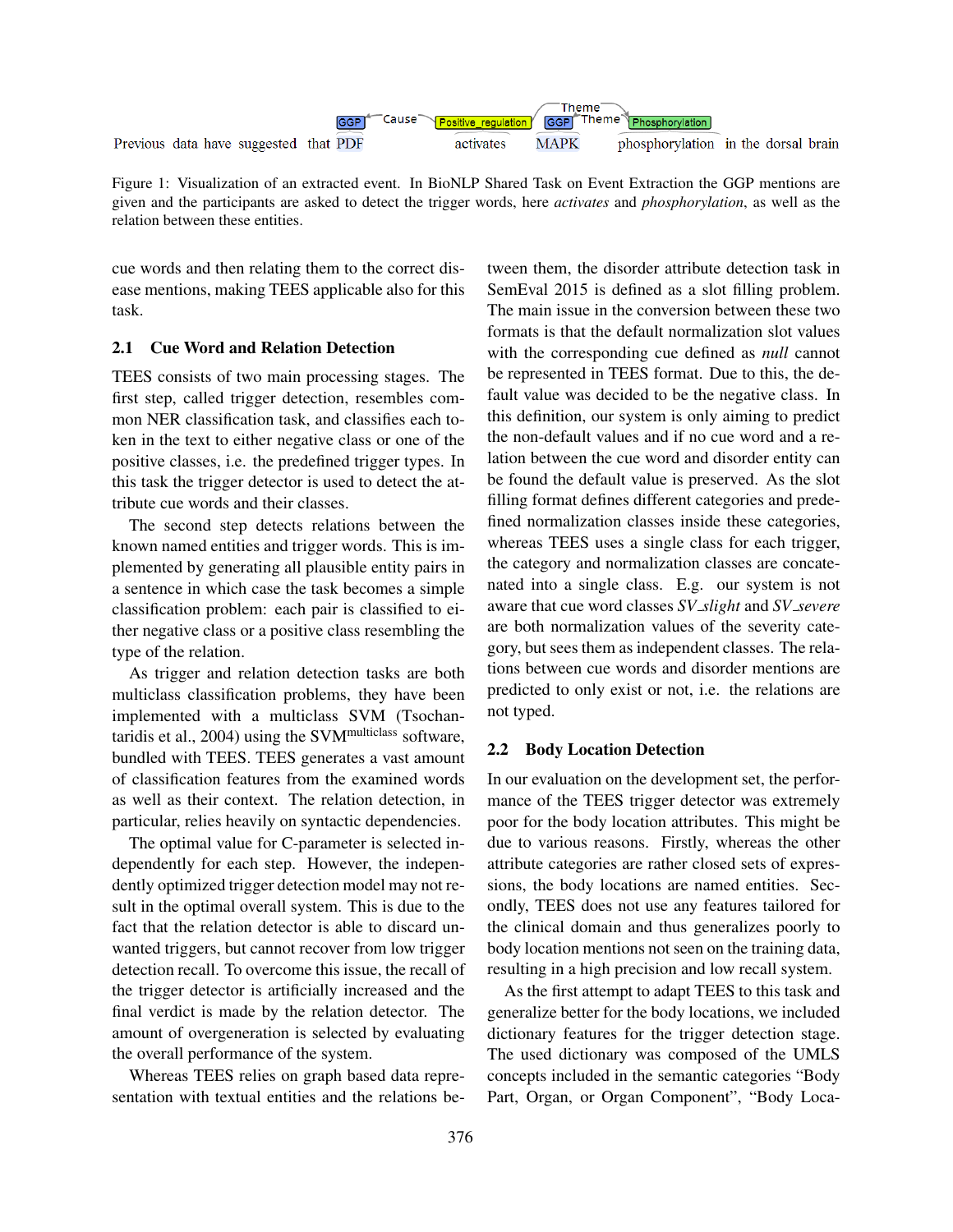tion or Region", "Body System", "Body Space or Junction", "Body Substance", "Tissue", "Cell" and "Embryonic Structure". These semantic types cover 98.9% of the body locations seen in the training data. For each concept, the preferred term as well as the synonyms were included in the dictionary.

The addition of these features did not improve our performance significantly and thus in the final system, the TEES trigger detector was replaced with a CRF classifier for the body locations. In this approach we used the NERsuite software based on the CRFsuite implementation (Okazaki, 2007). In addition to the standard features such as the word form, lemma, part-of-speech tag and text chunk we incorporated the same dictionary features used in the TEES trigger detector. Moreover, we trained another CRF using the AnatomyTagger software and AnatEM corpus (Pyysalo and Ananiadou, 2013). These two models were stacked, i.e. the predictions from the AnatEM model were given as features for the other classifier.

As the gold standard data includes only attributes related to a disease mention, the annotation is incomplete for NER purposes, and thus using the whole data resulted in poor performance. To prevent this, we trained the body location NER system with only the sentences including at least one annotated body location mention. The development set was filtered in similar fashion for evaluation purposes. The feature set which resulted in the best performance in this evaluation set was used in the final system. This approach boosted the performance on sentences which included at least one annotated body location mention, but the impact on other sentences is hard to assess without complete evaluation data. However, this approach leads to a similar outcome as the aforementioned trigger word overgeneration and shifts the responsibility of removing the excessive body location mentions to the relation detector.

#### 2.3 Disorder and Body Location Normalization

The body location attribute differs from the other categories in that the cue spans were required to be normalized into the corresponding UMLS concepts. As TEES does not include tools for this type of normalization and the normalization was not our main focus in this year's entry, we used a simple tfidfweighted vector space model. As the first attempt the model was created from the same UMLS concepts used in the body location NER features, but due to high amount of ambiguity this led to poor results. Consequently, we naively generated the model from the gold standard body location annotations and a given entity was then mapped to the UMLS identifier of the most similar entity seen on the training set. If an entity was annotated with various identifiers in different contexts, we used the most frequently occurring identifier.

The entities were predicted to be "CUI-less" if the most similar gold standard entity was annotated as such or if the maximum cosine similarity was zero. Thus in this naive approach there was no need for more complex "CUI-less" value identification as is necessary in our previously suggested normalization method (Kaewphan et al., 2014).

The disorder mention normalization was not part of the original slot filling task, but was later on added to the task definition. For simplicity we used the same naive method as with the body location entities.

## 3 Results

We submitted three separate runs to the final evaluation. Runs 1 and 2 used the same approach, but run 2 includes a last-minute bug fix which we were not able to thoroughly test. This bug caused some of the attribute mentions to be duplicated during the conversion between SemEval and TEES data formats, misleading the system. These runs use the method described in this paper, but the system was only allowed to predict one value for each slot. This was forced by only selecting the value with highest classification confidence for the relation detection; the confidence of the trigger word detection was ignored. In run 3 we allowed the system to predict multiple body location values for each disorder mention. This is beneficial in statements such as *"Osteophytes are seen along the medial tibial plateau as well as the superior aspect of the patella"* where both body locations *tibial plateau* and *patella* are related to the same disorder mention *Osteophytes*. The results for these runs are shown in table 1 along with the best runs from the other participated groups.

Our best performance was obtained from the run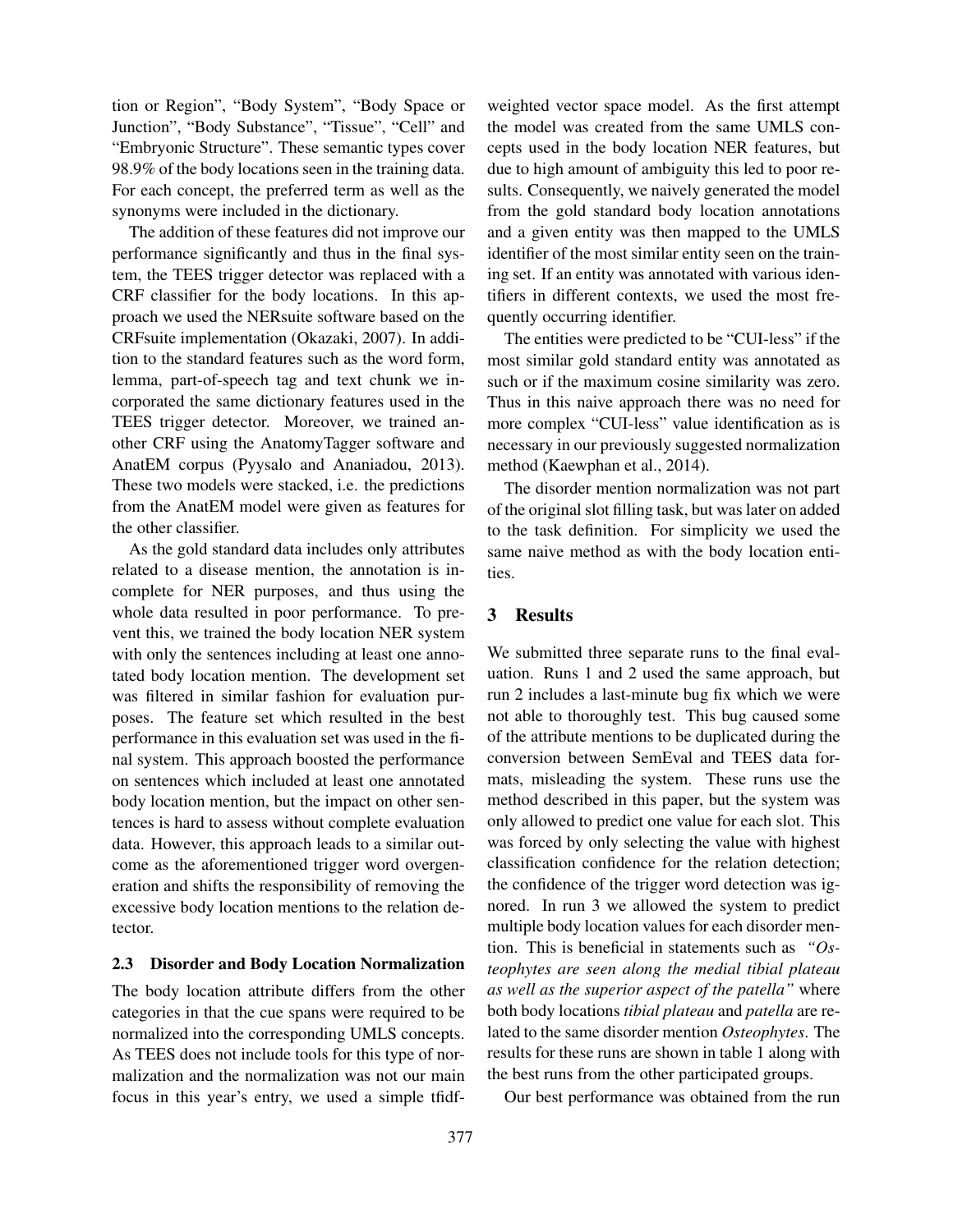| Team            | WA    | A     |
|-----------------|-------|-------|
| UTH-CCB         | 0.886 | 0.943 |
| ezDI            | 0.880 | 0.934 |
| UTU run3        | 0.857 | 0.945 |
| $UTU$ run $2$   | 0.855 | 0.944 |
| $UTU$ run $1$   | 0.846 | 0.939 |
| <b>UWM</b>      | 0.818 | 0.859 |
| TeamHCMUS       | 0.576 | 0.195 |
| <b>UtahPOET</b> | 0.446 | 0.744 |

Table 1: Official test set results for our 3 submissions and the other 5 participating teams. Only the best runs measured in weighted accuracy are shown for other teams.  $WA = weighted accuracy, A = non-weighted accuracy.$ 

3 with weighted accuracy of 0.857, resulting in the third best performing system in the task. Measured on the non-weighted accuracy which was not the main evaluation metric, but still included in the official results, we achieved score 0.945, the second best performance in the task.

Runs 1 and 2 which did not allow multiple body locations to be predicted performed slightly worse, run 2 achieving weighted accuracy of 0.855. This difference between runs 2 and 3 is solely caused by the body location category in which the difference between these two runs is 1.1pp. The category-wise performance is shown in table 2.

The comparison of our results to the best performing system by team UTH-CCB reveals that our system performs consistently weaker in every category. Worth noticing is that our naive normalization approach is not affecting our performance dramatically, showing weighted accuracy of 0.827 in disorder normalization category (CUI), where as UTH-CCB system achieved score of 0.854. As the gold standard disorder mentions were given in this task, this score is only measuring the normalization performance.

Our submitted runs were all trained with the combination of training and development data sets. The overall results on development and test sets are fairly similar showing that the system is not overfitting to the development data. On the other hand it seems that combining the training and development sets for the final models does not improve the performance significantly, although we cannot confirm this speculation before the gold standard annotation for the test data is released. As an exception to this is our normalization method, which greatly benefits from the added training data as can be seen from the +5.5pp improvement in the CUI category. This shows that the naive approach does not generalize well and is applicable only when the training data covers most of the disorder mentions seen in the test data.

# 4 Discussion and Future Work

The current implementation of TEES induces some limitations for this task. Firstly, the current data format used in TEES does not allow the representation of discontiguous entities, which are not common in various other tasks. In this submission we thus represented the discontiguous disorder entities with a single span during the cue word and relation detection. As the discontiguous entities are much less frequent in the attribute entities, we discarded them completely. As a future work we would like to allow TEES to support this type of entities. This will require not only altering the used data format, but also modifying the feature extraction process to be able to fully express the characteristics of these entities.

Secondly, TEES uses micro-averaged F-score of positive classes as the internal evaluation metric for parameter optimization, which may be suboptimal for tasks evaluated in different metrics. Due to this, we plan to modify TEES to accept various userdefined evaluation metrics.

To improve our performance in this task specifically, we need to first perform a detailed error analysis. This might reveal for instance whether some domain specific features could improve the accuracy of our system.

## 5 Conclusions

We have demonstrated that an information extraction system originally developed for scientific literature can be easily adapted to the clinical domain. The described system shows competitive performance being the third best system in the disorder attribute slot filling task. We have also discussed some of the limitations of the system and suggested multiple future improvements for better suitability to new task definitions and domains.